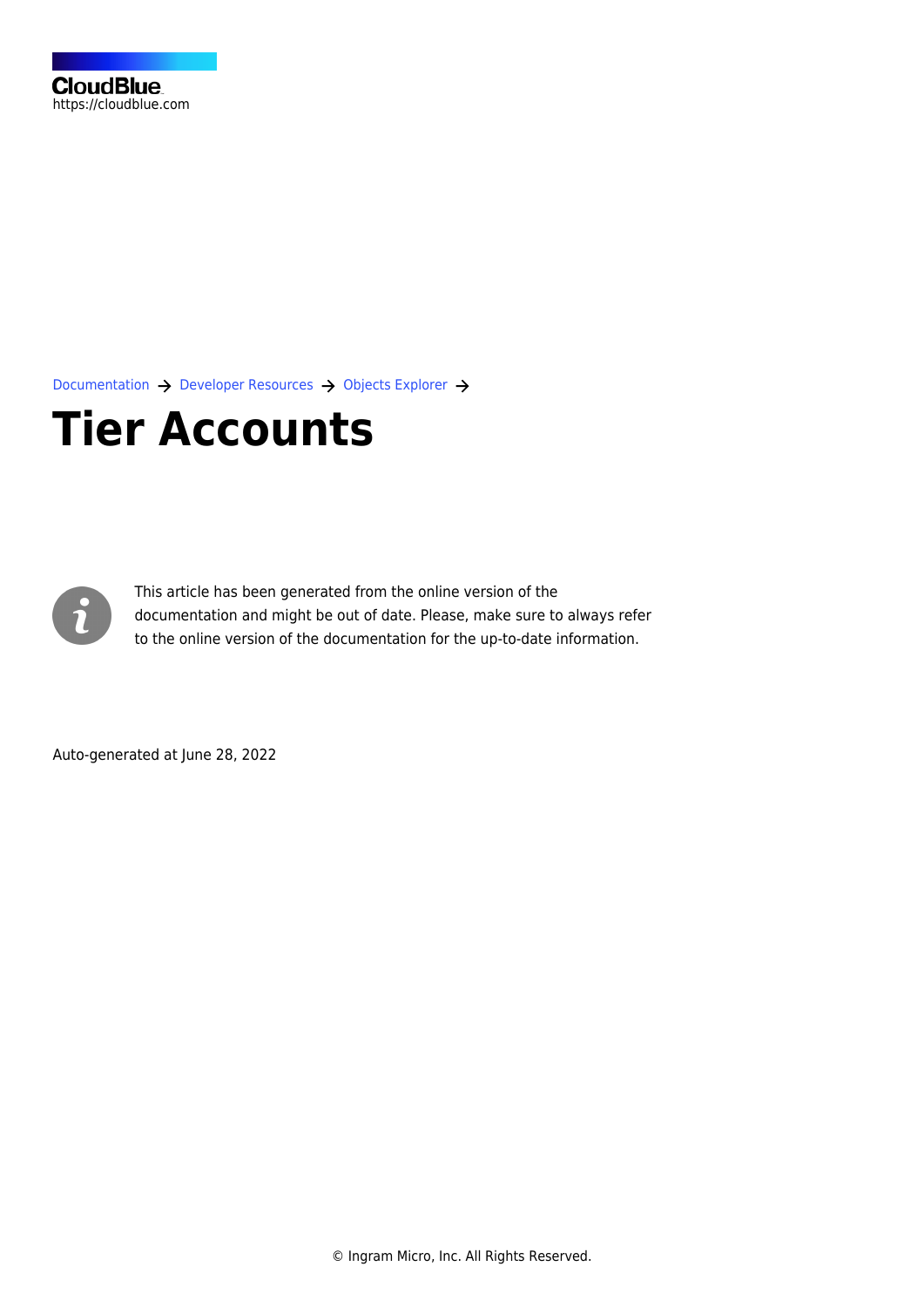## **Description**

Tier accounts represent objects that store customer or reseller account attributes. Creating tier accounts is required to specify customer and reseller information for subscriptions that are generated on the CloudBlue Connect platform. Additionally, note that that tier accounts are used to indicate the current state of reseller and customer data. Creating customer or reseller accounts is available for every type of account on the Connect platform. Once a new tier account object is generated, the system assigns the Active status to this object. Therefore, the system allows utilizing customer and reseller data to generate subscriptions, create fulfillment request, and more. Note that Connect also enables to change customer or reseller data. Tier account object, however, remain in Active state. In case your tier accounts are removed, the system transfers such objects to the Decommissioned state. Therefore, such objects cannot be used to generate subscriptions or fulfillment request.

## **Additional Information**

Please refer to the [Customers Management Module](https://connect.cloudblue.com/community/modules/customers/) documentation from the Connect Community page for more details.

**G** Follow the workflow by clicking on the different transitions represented in the image